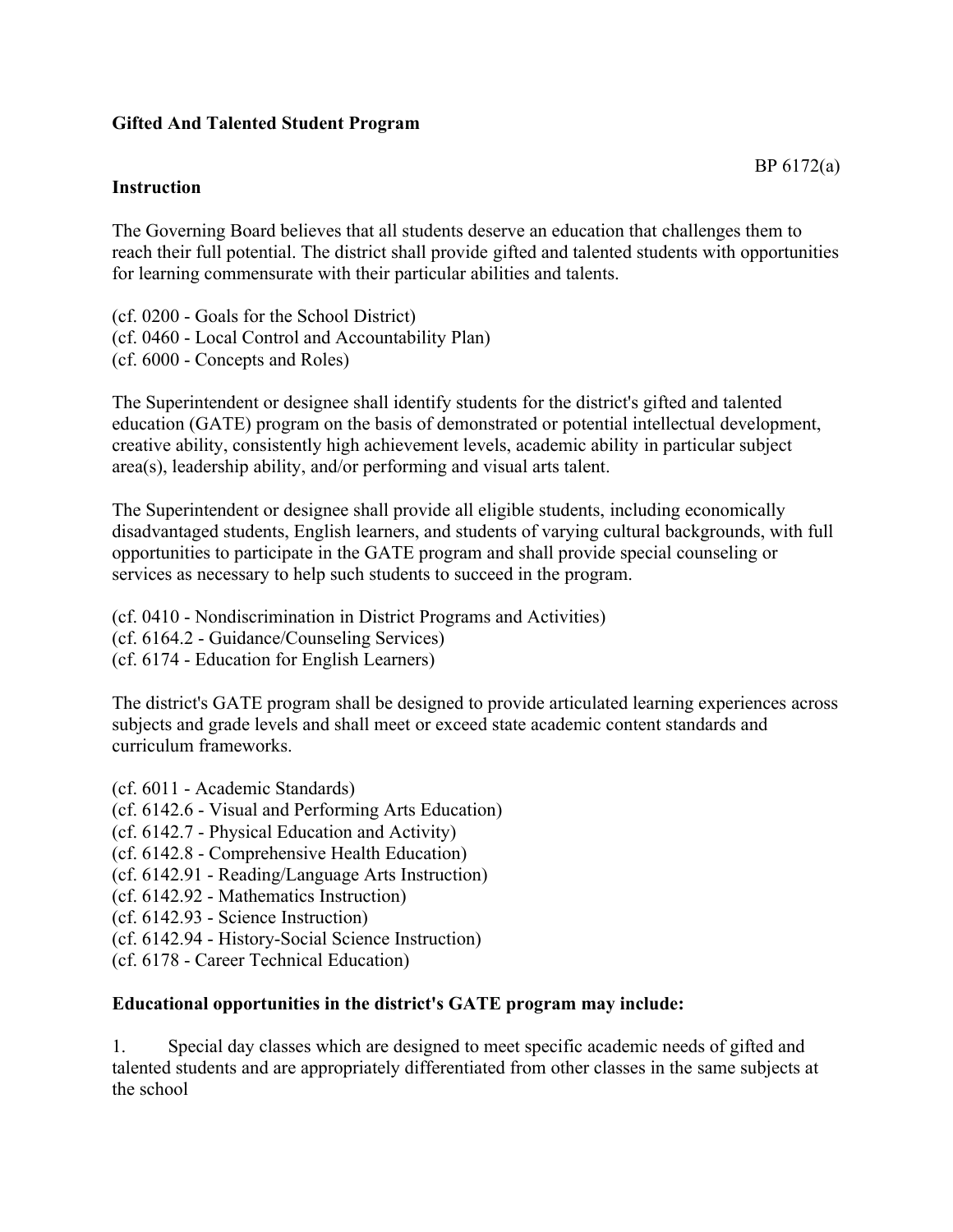2. Part-time groupings, in which students attend classes or seminars that are organized to provide advanced or enriched subject matter for a part of the school day

3. Cluster groupings, in which students are grouped within a regular classroom setting and receive appropriately differentiated activities from the regular classroom teacher

4. Independent study supervised by a certificated district employee and offered through special tutors or mentors or through enrollment in correspondence courses pursuant to Education Code 51740 and 5 CCR 1633

(cf. 6158 - Independent Study)

5. Acceleration, in which students are placed in grade levels or classes more advanced than those of their chronological age group and are provided special counseling and/or instruction outside the regular classroom in order to facilitate their advanced work

(cf. 5123 - Promotion/Acceleration/Retention)

6. Opportunities to attend classes conducted by a college or community college

(cf. 6172.1 - Concurrent Enrollment in College Classes)

7. Advanced Placement classes, International Baccalaureate program, or honors classes

(cf. 6141.5 - Advanced Placement)

8. Supplemental educational activities which augment students' regular educational programs in their regular classrooms and may include the use of advanced materials and/or provide special opportunities from persons other than the regular classroom teacher

In addition, the district's program shall support the social and emotional development of GATE students in order to promote student engagement in school.

(cf. 5113.1 - Chronic Absence and Truancy) (cf. 5147 - Dropout Prevention)

Staff development shall be provided as needed to support teachers in understanding the unique learning styles and abilities of gifted and talented students and in developing appropriate instructional strategies.

(cf. 4112.2 - Certification) (cf. 4131 - Staff Development)

As appropriate, the Superintendent or designee may involve certificated staff, students,